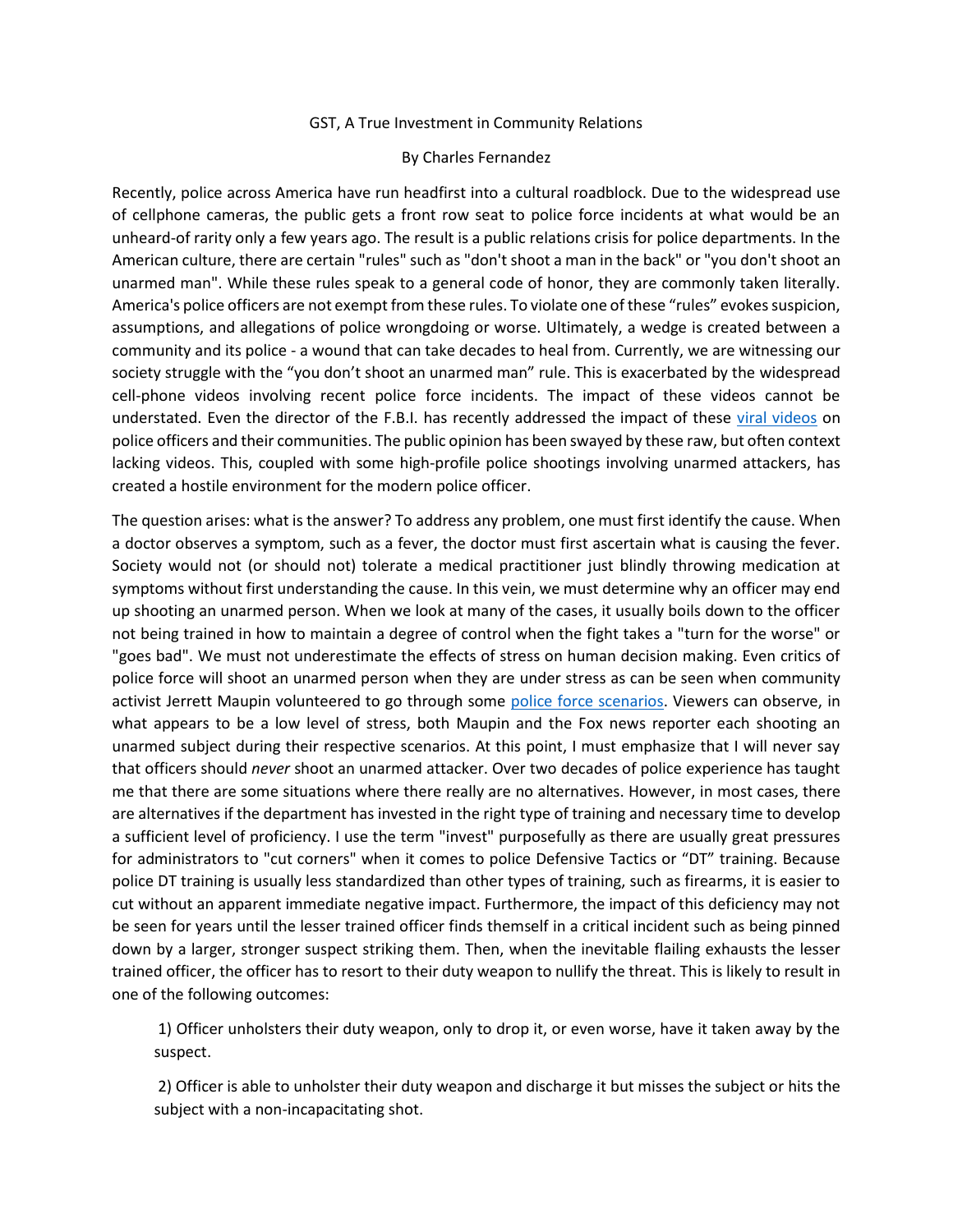3) Officer is neither able to unholster their duty weapon nor defend themselves, likely ending in tragedy.

4) The officer is successful in his or her firearms application. Even if shooting the unarmed attacker was 100% legally justified, we all know that the officer and their department will have an uphill battle to climb, during the coming months and years, in the court of public opinion.

However, by investing in effective training, the odds of a situation degrading to any of those outcomes are significantly reduced. The "return" on this investment is a police department avoiding incidents such as the types recently witnessed across the nation that alienate a department from the community it serves.

One recent discussion has been to compare the amount of firearms and defensive tactics training to the amount of de-escalation training that the average police recruit receives. This is a double edge sword. Although it is important to have a conversation about police training and how to best achieve the goals of a police department and its community, some people take this conversation to suggest that police decrease the amount of firearms and defensive tactics training in order to institute an equal increase in the amount of de-escalation training. To be clear, I wholeheartedly believe that police should receive more de-escalation training than they currently do. Clearly, de-escalation training can save lives when trained correctly. However, this absolutely should not take away from firearms and defensive tactics training time and resources. Police, as a whole, have always been under-trained in these areas. In Force Science Newsletter #312, they reported the results of a survey regarding this training deficiency. The report states: Close to 15% of officers said they are never required to do "defensive/control tactics-type training. For two-thirds (63.82%), such training is mandated only once a year (42.32%) or less (21.5%). Fewer than 2% must train hands on monthly. The men and women of law enforcement have always "made due" with this deficiency with only an occasional incident coming back and "biting them" and their agency. Take the example of Maupin and the reporter. Because they obviously did not have DT training, the gun was their only perceived option to maintain control. Imagine the same scenario with an officer who is confident in his or her DT skills. The officer would be able to deescalate from having their firearm out, to the lower level of force of "going hands-on" and dealing with the threat in a proportional manner thereby avoiding the shooting of an unarmed suspect.

Now, we are witnessing a sea change event in the recent technological advances of the cell phone. Virtually everyone has the ability to video record any incident at a second's notice. The cell phone is now exposing them to the results of this training deficiency of which they were not previously aware. We now have a situation where the public, who by and large does not know police tactics, statutory law, case law, general orders, or policy, is able to view an unprecedented number of police force incidents every day. Furthermore, in addition to not knowing the aforementioned rules, they are unfamiliar with having split seconds to apply these rules in what the Supreme Court has described as the "tense, uncertain, and rapidly evolving circumstances" of a police call. Although for the most part, the public is well-intentioned, they are now in a position to diagnose something about which they know very little. Consequently, some have erroneously concluded that officers actually receive too much defensive tactics and firearms training. This could not be further from the truth. This would be analogous to having a high number of plane crashes and concluding that we should reduce pilot training.

Having been a police trainer for a number of years, I have been involved in numerous types of police force training to include firearms, force on force scenario training, and defensive tactics training. Additionally, I